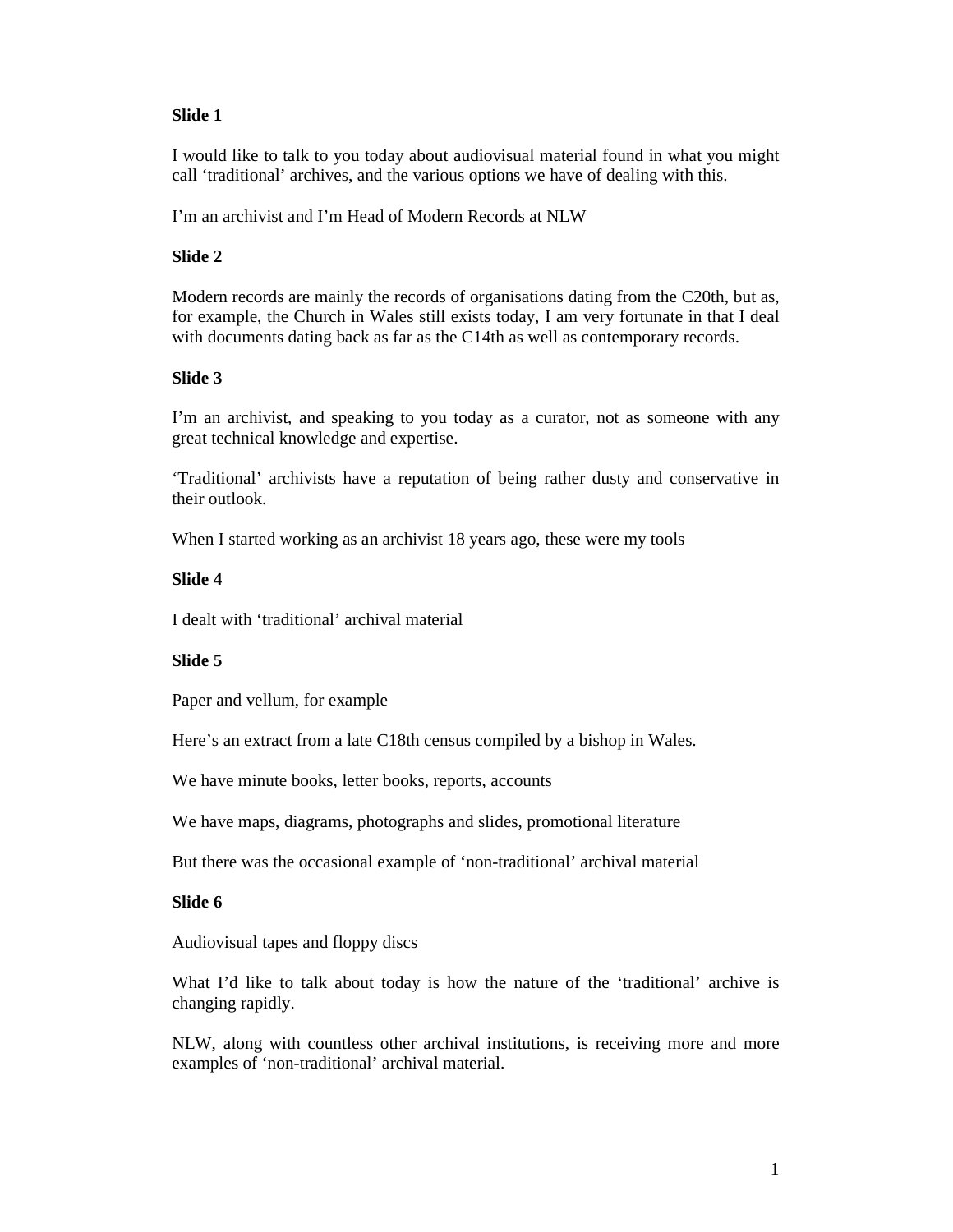To illustrate how the content of archives is changing, I want to focus on examples from two very closely connected collections which we hold in NMW

#### **Slide 7**

Brith Gof was an experimental theatre company and Clifford McLucas was their artistic director

#### **Slide 8**

BG founded by Mike Pearson (no relation!) and Lis Hughes Jones

### **Slide 9**

They performed extensively in Europe and South America

Some examples of their work

# **Slide 10**

Mabinogion

### **Slide 11**

Elements of Japanese Noh theatre into the retelling of traditional Welsh stories

## **Slide 12**

Another Mabinogion production, performed in Harlech Castle

### **Slide 13**

Street theatre in Poland

### **Slide 14**

Mike Pearson solo performance

### **Slide 15**

Development of physical elements of Brith Gof's performances

### **Slide 16**

Clifford McLucas joined the company as artistic director in 1987

A trained architect, he brought with him radical experimental views on scenography and set design to Brith Gof, and their site-specific performances (always a crucial aspect of their work) took on a completely new dimension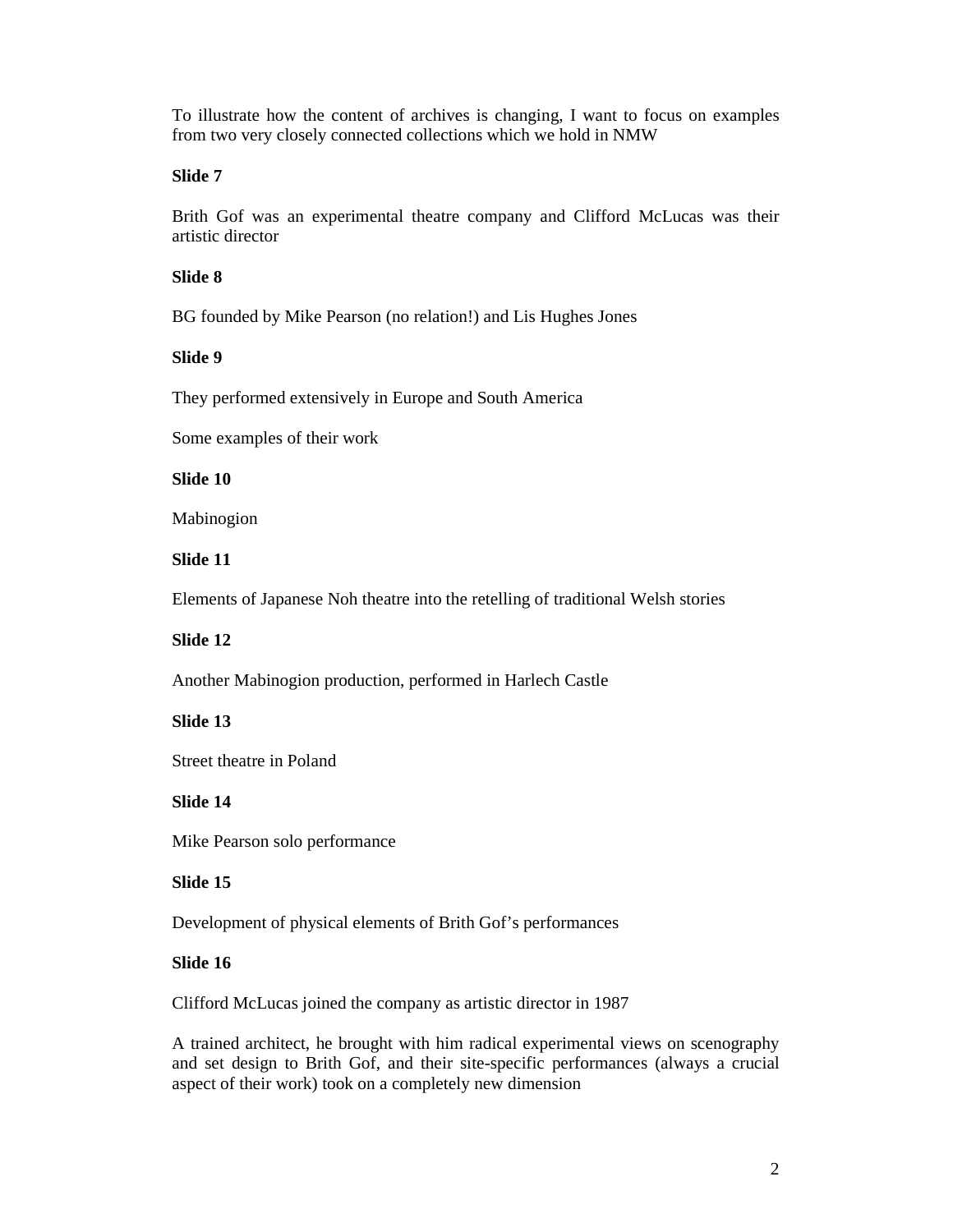A few examples of their work after McLucas joined the company

**Slide 18** 

Pax

# **Slide 19**

Aberystwyth railway station

# **Slide 20**

Mike Pearson was by now Professor of Theatre Studies at Aberystwyth University, and he began using material in the collection to use in a series of symposia based around specific performances.

NLW was able to provide him with copies of audiovisual material which the National Screen and Sound Archive of Wales, based in the Library, transferred from tape to CD and DVD

5 or 6 symposia so far

All of these symposia have been recorded, and these recordings will eventually find their way into the Brith Gof archive in NLW

# **Slide 21**

An adaptation of one of the earliest known British poems, Gododdin

Gododdin was premiered in a disused car factory in Cardiff, where the building was transformed using 600 tons of sand, nearly 50 trees and 30 wrecked cars and a set that flooded as the performance progressed, making the physical performance extremely difficult. Reviewed very favourably, the production drew comparisons with Francis Ford Copolla's *Apocalypse Now*.

# **Slide 22**

Part of McLucas's design for the Cardiff production.

Performance space was somewhere between an ice hockey rink and a football pitch in size, with the sand rising to a height of 32 metres

# **Slide 23**

Colour representation of the design

# **Slide 24**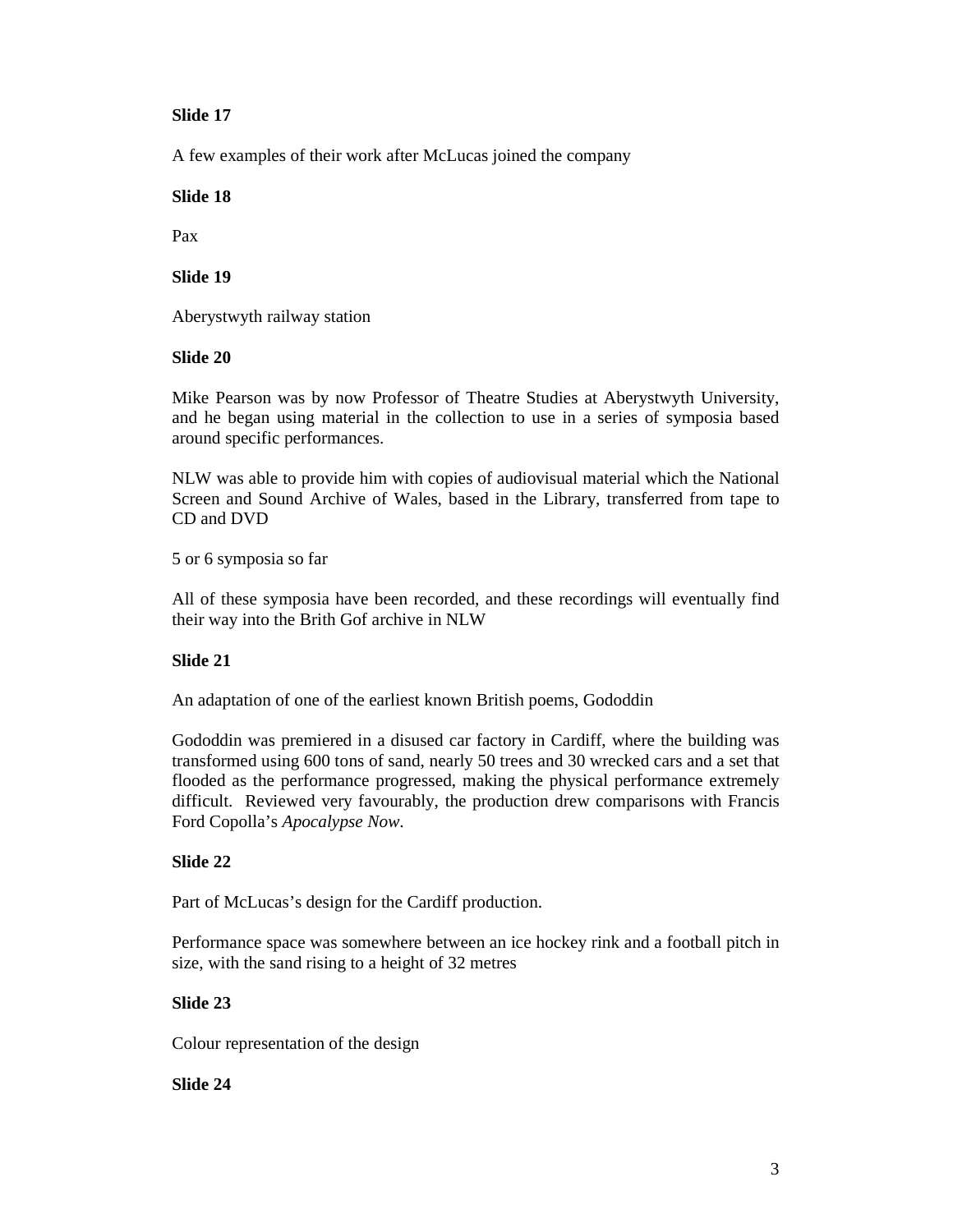Cross-section, showing the how the water flooded into the performance space from a high-pressure source

# **Slide 25**

Erecting one of the 6 metre high conifers

# **Slide 26**

Music by Test Dept

# **Slide 27**

Shot capturing the intensity of the performance

# **Slide 28**

The aftermath of the performance in Cardiff, which went on to be performed in Scotland, the Netherlands, Germany, and in a sand quarry in Italy

Documentary about the production has been posted on YouTube http://www.youtube.com/watch?v=6gjZ-bnXhYw&feature=related

# **Slide 29**

Mike Pearson originally studied as an archaeologist

1993, started collaborating with McLucas and another archaeologist, Michael Shanks, exploring a concept known as 'Deep Mapping'

## **Slide 30**

Paraphrase

Their first collaboration was another site specific performance in rural mid Wales

# **Slide 31**

A performance called 'Three Lives', presenting an intertwining of the lives of three women from the C19th and C20th to reflect, among other things, notions of rural deprivation, displacement and miscarriages of justice.

Three 'houses' were made up of scaffolding erected among the ruins of a farm. The audience were brought by bus and seated in an auditorium also made of scaffolding and running through a neighbouring forestry plantation.

This project led on to another called *Three Landscapes*

**Slide 32**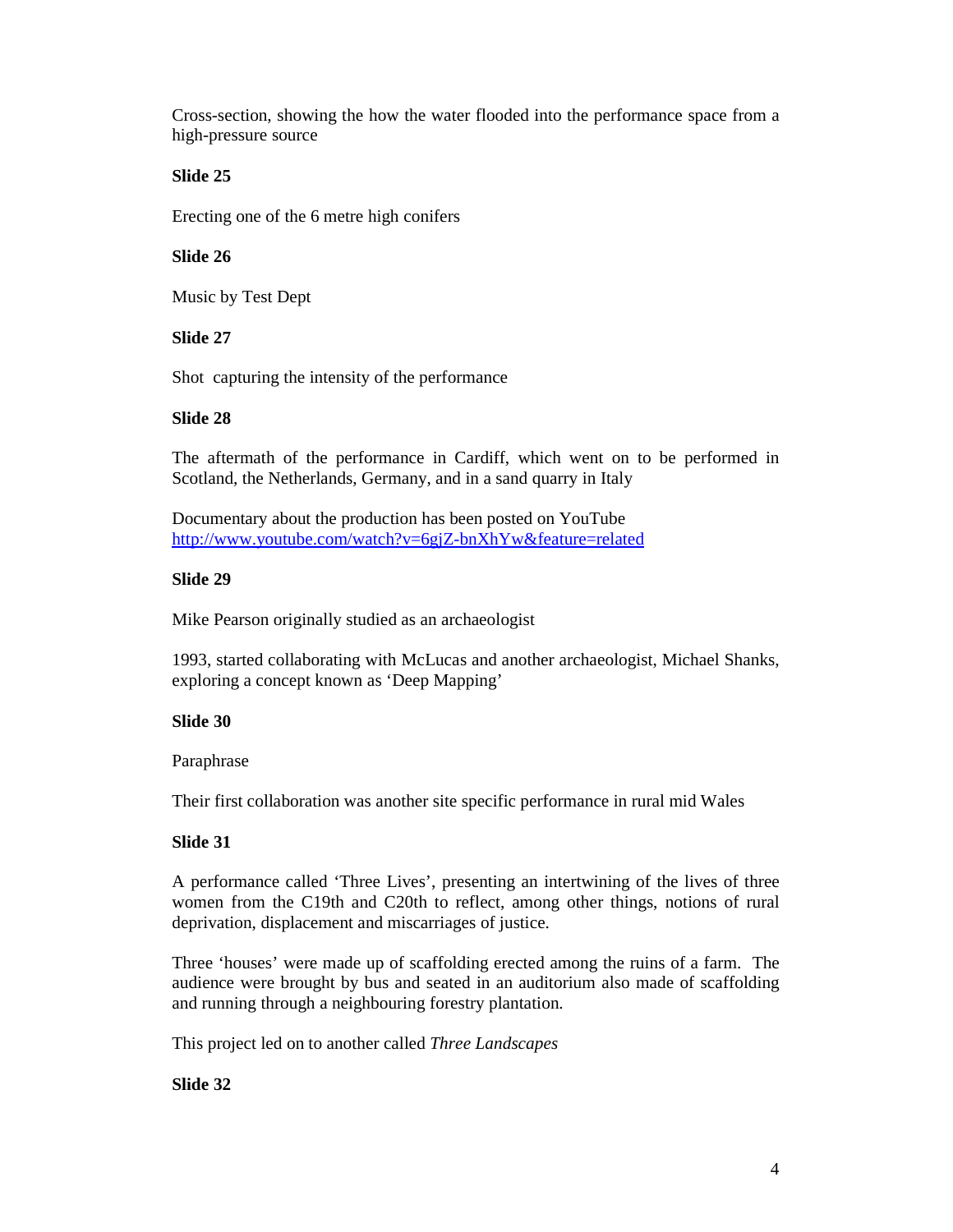Shanks was now based in Stanford University in California, where McLucas was a visiting lecturer, and they teamed up with a theologian from Stanford to embark on a mixed-media project which sought to look at new ways of representing site, region and place using a mixture of text, photography, and graphic and audiovisual material.

The three sites were

**Slide 33** 

Monte Polizzo, a prehistoric site in Sicily

**Slide 34** 

Hafod, an C18th estate in mid Wales

### **Slide 35**

The San Andrea fault in California

So what archival legacy has the work of Brith Gof and Clifford McLucas left us with?

Performances and projects highly experimental, so were the methods of preparing for and recording these

Just about all available technology was utilised at one time or another.

Huge amount of paper-based material (storyboards, set designs, promotional material, reviews, etc.) as well as photographs and thousands of 35mm slides

Also…

## **Slide 36**

|  | Audio cassettes | Audio formats: |
|--|-----------------|----------------|
|--|-----------------|----------------|

2" master audio tape

Digital audio tape

Mini discs

**NB** Regular collaborator asked for a copy of part of the soundtrack to *Gododdin* that she had recorded. This was done on Ampex 456 ¼ " tape. Notoriously unstable, have to be 'cooked' before they could be played. This is done in an egg incubator!

## **Slide 37**

Visual formats: Reel to reel

Betamax, VHS and Umatic cassettes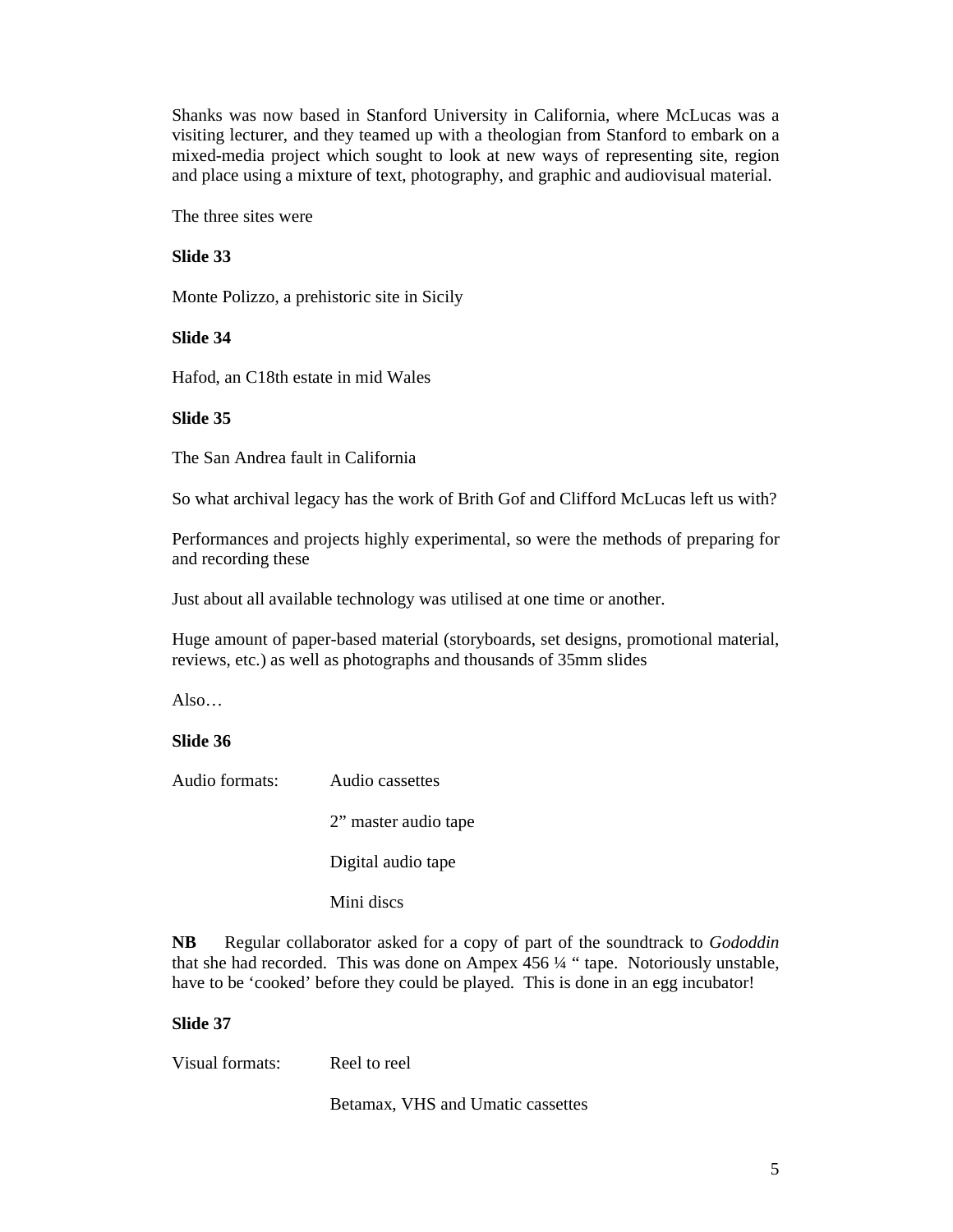### Video8, Hi8 and Digital8 cassettes

Mini DVDs

# **Slide 38**

| Digital carriers: | 3 ¼ "floppies                          |
|-------------------|----------------------------------------|
|                   | Zip discs                              |
|                   | SyQuest 44MB removable disc cartridges |
|                   | $CD-Rs$                                |

Huge number of different types of software used to create the material found on these carriers

A good example of one of the main problems facing archivists, that of dealing with changing or possibly obsolete formats

#### **Slide 39**

AppleMac

Apple MacBook

Pocket drive

External hard drive

Cambridge Z88

### **Slide 40**

Problem with the CDs in the collections. A substantial number could not be accessed.

IT Section developed a system whereby the contents of the CDs were transferred to a server and the contents accessed from there. This has been extended to deal with CDs and DVDs arriving in the Library in other collections.

Highlighted the fact that, if they are not kept in the correct environmental conditions, CDs might not be the long-term storage solution that most people think they are.

### **Slide 41**

How are we as 'traditional' archivists going to approach the cataloguing of these two fascinating collections?

Constrained to some extent by accepted archival practices such as ISAD(G)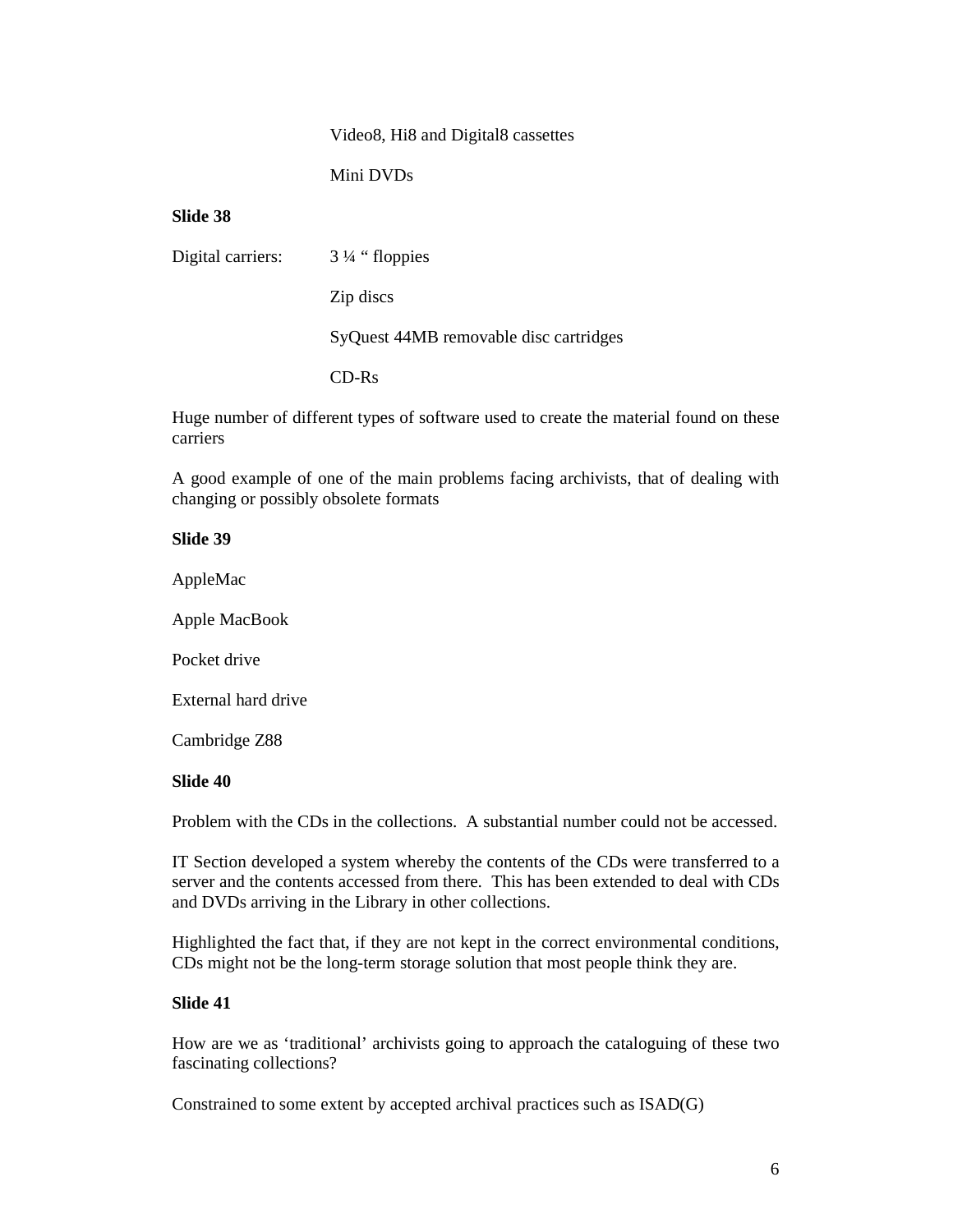We would like to be able to link directly from NLW online catalogue to the audiovisual and digital material.

However, should we be considering a move away from conventional cataloguing and presentation? Return to this point.

### **Slide 42**

Current economic climate - NLW can't devote the necessary resources to this project

So, applications for funding from external bodies to cover:

- The employment of archivists to cover my staff while we develop ways of cataloguing multimedia collections
- Staff in the Screen and Sound Archive to digitize the audiovisual material
- The migration and preservation of the digital material
- Additional server space

A substantial amount, over €250,000

### **Slide 43**

Delivery and presentation:

Linking from the catalogue using the 856 MARC21 field should work.

Must abide by the Library's standard metadata practices

Make sure we keep abreast of changes in streaming audio and video technology – what is going to be available in 2 or 3 years' time?

**BUT** what if we weren't so constrained by accepted archival practices?

### **Slide 44**

There are a lot of websites out there which act as archives

The archive of the dancer Siobhan Davies is a good example of this

#### http://www.siobhandavies.com/

Many artists actively encourage users to download material from their websites, manipulate it in some way, and then resubmit it  $-$  the concept of 'Archiving the Archive' – raises some collective archival eyebrows

Many utilise Creative Commons to enable this.

And of course Web 2.0 technology has brought even more options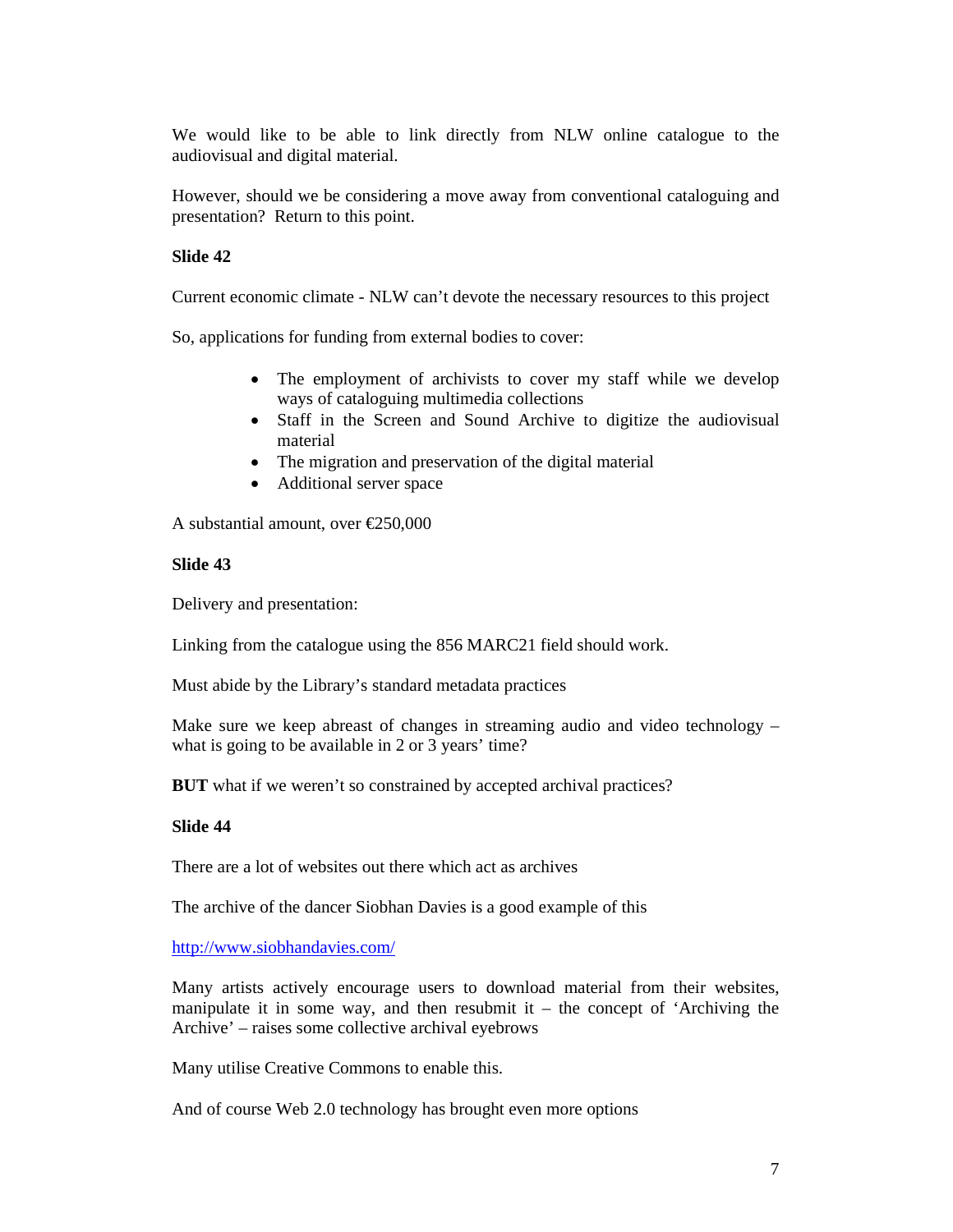In April 2009, the Indianapolis Museum of Art launched ArtBabble, a Cloud-based hosting service for art-related content.

### http://www.artbabble.org/

Collaborators include the Smithsonian Art Institute, the Museum of Modern Art and the Guggenheim Museum in New York

Cost-effective streaming of high definition videos

Awarded the 'Best of the web' award at this year's Museums and the Web conference

Let's return to Michael Shanks, by now Professor of Classics and Social Anthropology at Stanford

### **Slide 46**

He had been looking into the concept of archives, and proposed this three-stage model

Archive 1.0: the archives of bureaucracy in early states – for example, palace and temple archives

Archive 2.0: pretty much where we are today, with easy access to archives based upon hierarchical classification

Archive 3.0: new artificial architectures for the production and sharing of archival resources, what he terms the animated archive. Web-based archives will fall into this category.

However, Shanks has taken a different approach in his work with…

## **Slide 47**

Lynn Hershmann Leeson

An American artist and film maker, Chair of the Film Department at the San Francisco Art Institute

Cited as 'the most influential woman working in new media', and has used photography, video, film, performance and installation over a number of years. Straight away we can see parallels with Brith Gof and, in particular, Clifford McLucas.

Shanks and Leeson have collaborated on a project based on her archive which is called 'Life Squared', and the platform chosen for this project…